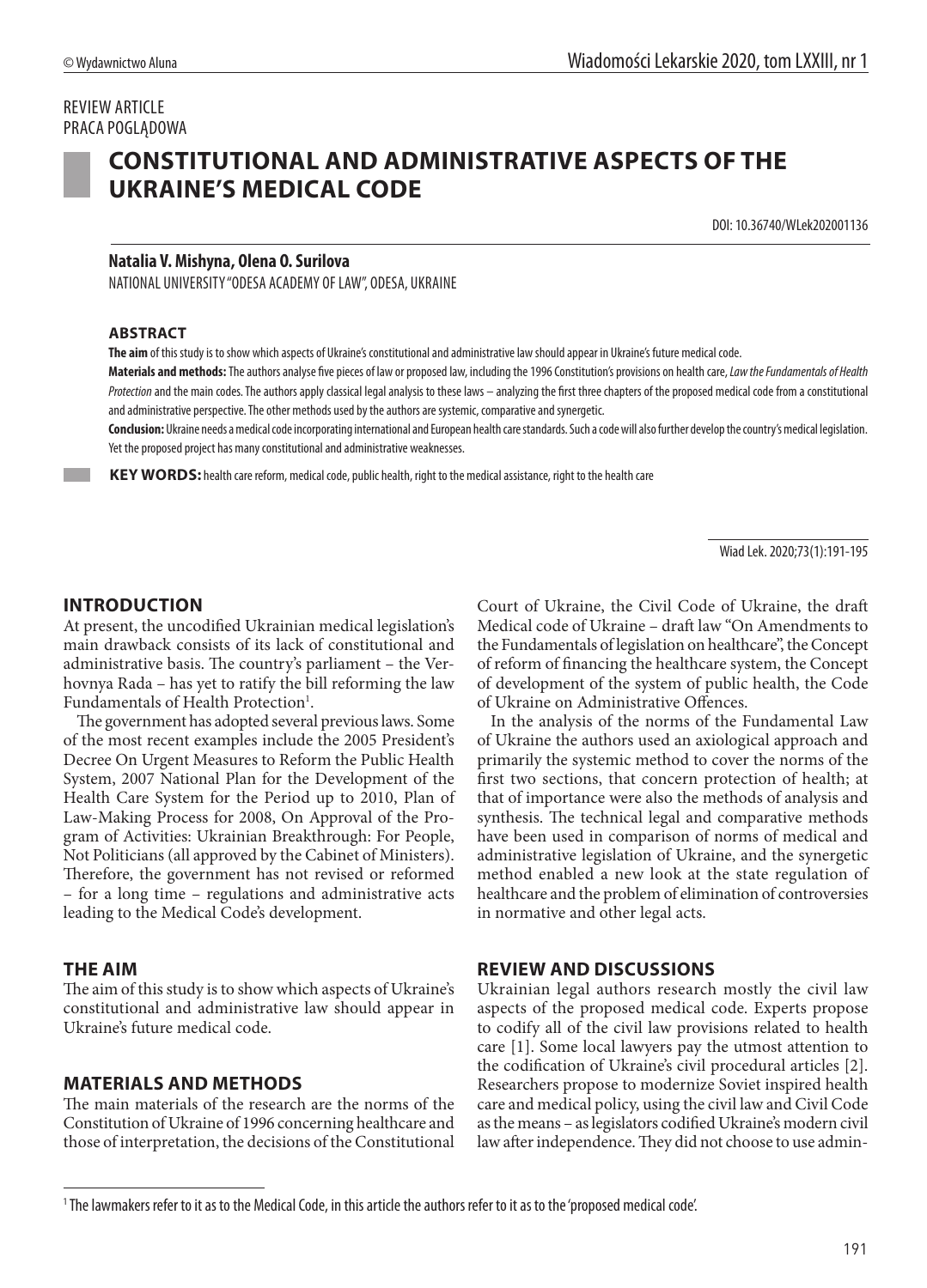istrative law reform, as Ukraine's Administrative Code still dates from Soviet times [3]. Some authors though, argue that international law, not the civil law, should provide the model for reform—as Ukraine has not ratified many international standards into its domestic legislation [4]. Textbooks in Ukrainian medical law follow current civil law norms, with teaching and instructional cases coming mostly from the civil law [5].

However, in these works, authors pay almost no attention to constitutional and administrative aspects of the proposed medical code. These experts in constitutional and administrative law almost do not research the constitutional and jurisprudential problems involved in codifying Ukraine's medical law. Saribayeva represents the exception, with her works looking at methods and consequences of systematizing the country's health care law [6]. This study shows which aspects of Ukraine's constitutional and administrative law should appear in Ukraine's future medical code.

As of the moment, the organization of healthcare system of Ukraine is incapable of guaranteeing the right of the citizens to quality medical assistance, therefore, the primary task of the Medical code of Ukraine is creation of legal foundations for state regulation of protection of public health, that would encompass not only provision of medical services, but also the system of environmental safety and improvement of social environment in the country. Therefore, it is necessary: first, to introduce necessary corrections in the names of sections, chapters and articles of the Medical code; secondly, to specify not only the powers of the bodies of state government and local self-government in the sphere of public health, but also their duties on guaranteeing the rights of the interested public in this sphere; thirdly – exclude the provisions on the procedure of licensing the medical activities, limiting them to indication of obligatoriness of licensing of certain types of such activity; fourth – improve the norms on procedure and conditions of application of influence methods, as long as they are the measures of civil, criminal, administrative responsibility which are applied in accordance with the procedure prescribed by law in case of a violation of the legislation on public healthcare.

*1. The Constitutional Provisions of the Proposed Ukrainian Medical Code*

Ukraine's constitution's authors created the foundation for the regulation of health issues in the country. The constitution guarantees the right to health care, medical care and medical insurance (art. 49). The supreme law also declares the country as a "social state" (art. 1). Moreover, the constitution provides that, "the person, his/her life and health, honor and dignity, inviolability and security are recognized in Ukraine as the highest social value. Human rights and freedoms and their guarantees determine the content and direction of the state's activities. The state is responsible to a person for his activities. The assertion and guarantee of human rights and freedoms is the main responsibility of the state" (art.3) [7].

In addition, a number of the 1996 Constitution's articles allow the government to restrict human rights in the interests of public health. Examples include freedom of opinion and religion (art.35), the right to freedom of association in political parties and public organizations (art.36), the right to gather peacefully, without weapons and hold meetings and demonstrations (art.39).

The proposed medical code claims that health care legislation requires that "it [the legislation] is based on the Constitution of Ukraine" (art. 1). The proposed medical code further posits that, "Health care is the duty of the state, citizens and society" (the title of art. 2). The article further provides that, state bodies, local government, enterprises, institutions and organizations of all forms of ownership [as well as] officials, citizens and their associations are obliged to ensure the priority of health care in their own activities; not to harm the health of the population and individuals, to provide assistance to patients, disabled persons, victims of accidents and in the event of an emergency within the limits of their competence, to assist employees of health facilities in their work and perform other duties provided by law [8].

This article adequately reflects the transition from the Semashko model. This model envisaged full state financing of health care. The proposed medical code seeks to promote each person's own financial responsibility (with contributions made by the state) for his or her own health. Lawmakers wrote the article conforming to the two related constitutional court decisions on the health care. These decisions comprise the 1998 *Decision on Case of the Paid Medical Services* and the 2002 *Decision on Free Medical Assistance* [9, 10].

Lawmakers tried to expand on the Constitution's art.49 right to health care in chapter 3 of the proposed medical code, covering the basics of citizen's right to health care (art. 7), the rights of foreigners and stateless persons to health care (art. 8), guarantees of the right to health care (art. 9), restrictions on the citizens' health related rights (art. 10), citizens' health related responsibilities (art. 11). But problems remain with the proposed medical code. Firstly, articles 7-11 of the draft law are very short and lack details. Secondly, the Civil Code already explained the constitutional right to health care in articles 201, 270, 283- 286 [8]. Lawmakers should avoid duplication in the Civil Code and the Medical Code. They should expand on the Constitution's Article 49 provisions only in the Civil Code.

*2. Administrative Provisions of the Proposed Ukrainian Medical Code*

Article 49 of the Constitution not only declares the right to health services and medical assistance for every person, but also obligates the state to create conditions for effective and accessible medical services for all citizens. However, at present the organization of the health care system not only violates a person's constitutional right to accessible and high-quality medical care. The system also negatively affects Ukrainians' health and life expectancy. Furthermore, such an organisation hinders economic development and social solidarity [10-11]. The health care system therefore needs urgent reform.

The state should take the leading role in this reform. The supreme law validates the proposed medical code's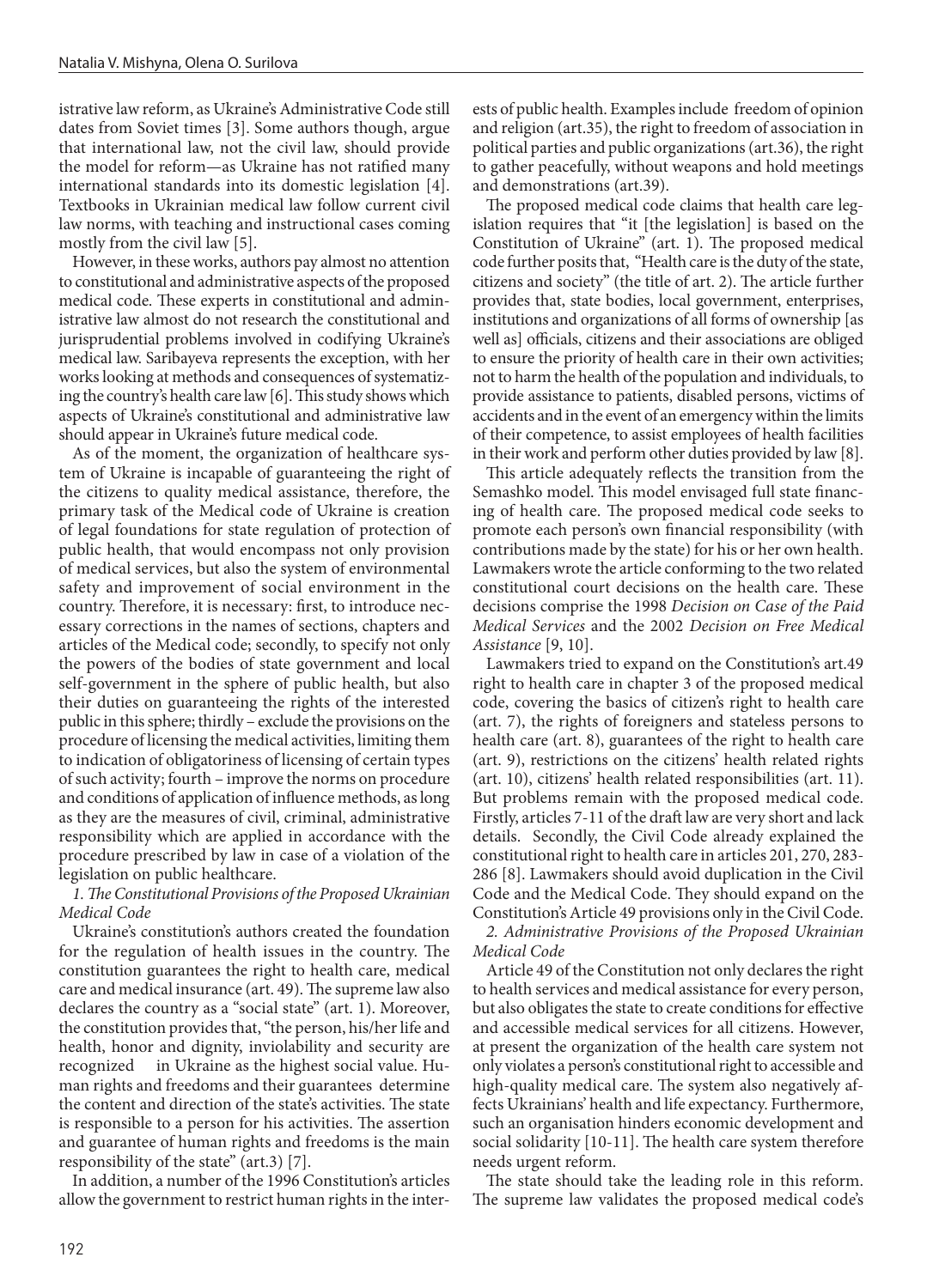importance for this reform, as 'the legal foundations for health care regulation are determined exclusively by the laws of Ukraine' (art. 92).

The successful reform, based on codifying existing medical legislation, depends on effective change management. The proposed medical code describes state health care regulation. In contrast to state governance of health care activities, state *regulation* encompasses a broader set of issues. Such a regulatory effect expands to the entire field of health care in the country. Such a field includes, according to Article 11 of the draft code, the entirety of health care institutions, as well as medical and other professionals, who work at those institutions or individuals, providing preventative medical services. The article also defines such a field to include bodies managing health care, which ensures direct state control, regulation and inter-sectoral participation in this specified field, as well as in the broader society.

The proposed medical code describes state health care regulation, aimed at enforcing a unified and effective state health care policy; the protection of the interests of the citizens who receive medical care, the creation of favorable conditions for the development and functioning of health care institutions under all forms of ownership and all organizational forms, ensuring opportunities for equal access to medical assistance for all social groups, the prevention of monopolization and the creation of conditions for fair competition in the health care system, ensuring transparency and openness in the health care system, as well all supporting integration into European and global health care systems.

These goals can be grouped into three blocks – state health care policy-related goals, goals related to improving health care, and goals related to the development of the health care system. Lawmakers should reformulate Article 12 of the *Law the Fundamentals of Health Protection*. The aims of state health care regulation should consist of: 1) running effective health care policy, 2) securing citizens' rights to health care and, 3) creating an effective system of health care.

Lawmakers of the proposed medical code should consider not only the norms of 1996 Constitution, but also the administrative provisions, including the Cabinet of Ministers' documents on public health. For now, the proposed medical code mentions that the public health is an essential goal for the country's health care system functioning – all organizations, institutions and resources, intended for provision of any type of service, aimed at strengthening, renewal and support of health at individual or collective level, including through intersectoral cooperation. According to the proposed medical code's provisions, 'the system of public health is a set of instruments, procedures and measures implemented by state bodies and non-governmental institutions that strengthen individual and public health, prevent the diseases, increase the life expectancy, active and productive living, encourage the healthy lifestyle through coordination the entire society's efforts'2 .

Government has to improve the administrative regulation of the state health care system using various means, including the legislative provisions on public health, their monitoring and forecasting of future actions.

It appears necessary to introduce corrections in the names of the corresponding sections, chapters and articles of the Medical code. It concerns the state policy in the sphere of protection of public health, organization of protection of public health and state regulation in this sphere in Ukraine.

The provisions concerning protection of public health and state regulation in the field can be found in section II of the Medical code. Their implementation may ensure harmonious development of physical and spiritual well-being, high productivity, long and active life of the citizens, removal of factors that negatively affect their health, reduction of morbidity rate, disability and mortality. This section is of declaratory character, is cumbersome and many of its provisions are duplicative.

Article 2 of the proposed medical code proclaims that protection of public health is a general duty of the state, citizens and society, and the state bodies and bodies of local self-government, enterprises, institutions and organizations of all forms of property, their officials (employees), citizens and groups of citizens are obliged to ensure the priority of health care in their activities.

Article 4 declares the main principles of functioning of the system of protection of public health in Ukraine, which include ensuring of effective health care as a priority of the state activities in the sphere of public services, patient needs-oriented approach, priority of prophylactic activities, ensuring quality medical help through standardization of medical practices, which are the general principles of the legislation o Ukraine in the sphere of protection of public health, and not only functioning of the system of health care. As regards the principles of equality of citizens, information openness, decentralization of power, legality, ensuring human and citizen's rights and enforcement of related social guarantees, these are constitutional principles that do not require duplication in the Medical code of Ukraine.

Article 13 of the Draft determines the forms of state regulation of protection of public health (licensing, control and monitoring, application of influence mechanisms, standardization, etc.), which are administrative legal methods, the application of which is regulated by the corresponding norms of administrative law and carried out by the executive bodies. Chapter 7 of the Draft "Licensing of activities in the sphere of health care" contains provisions on obligatory licensing of certain types of medical activity, list of documents necessary to receive a license, procedure of adopting a decision or rejection in issuing a license. It

<sup>&</sup>lt;sup>2</sup> Such approach fully corresponds to the WHO guidelines, which combine traditional criteria of health – physical and mental, with the lifestyle of a person determined by social, economic and environmental circumstances.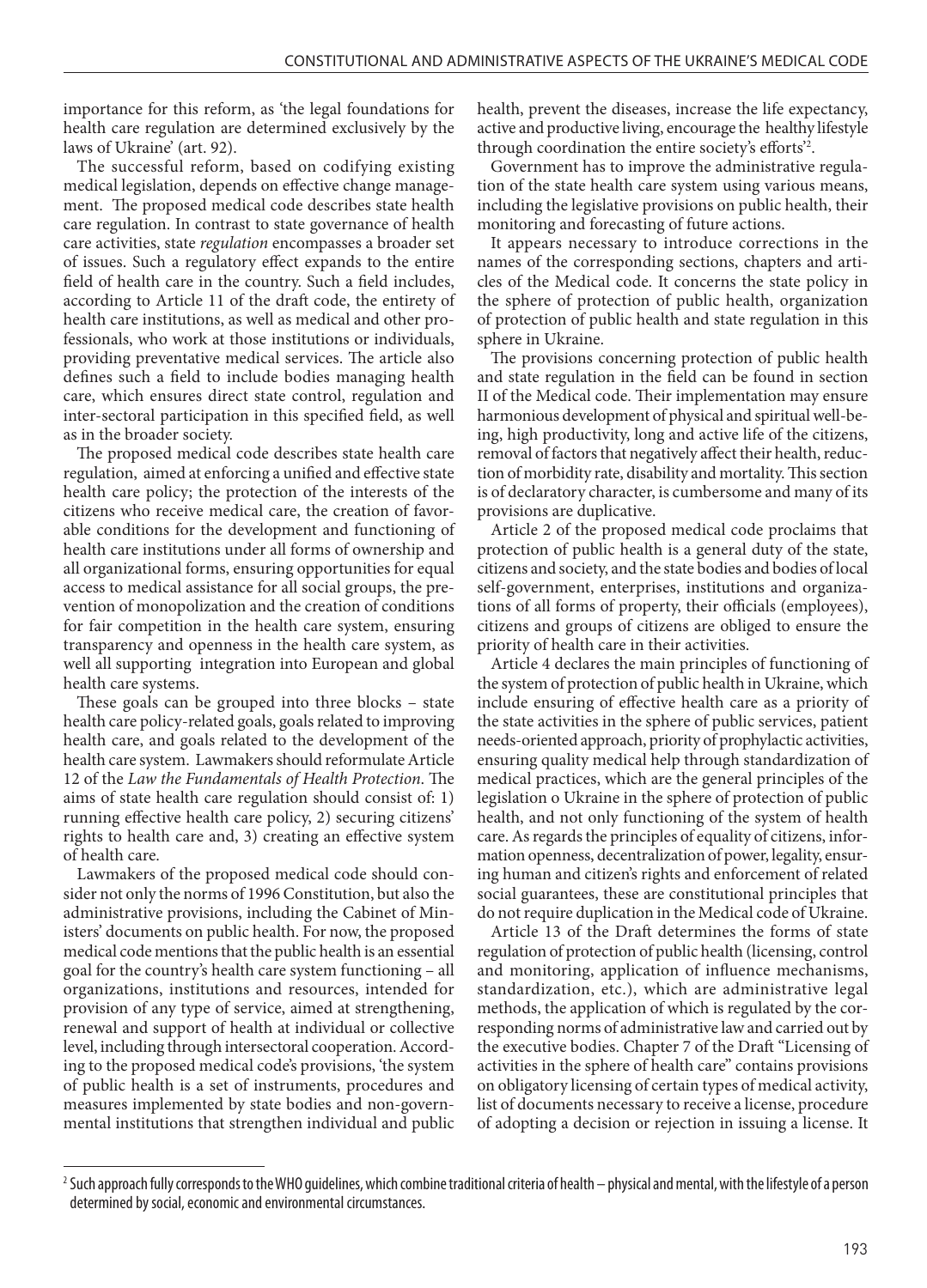must be indicated that the corresponding relations are regulated by the Law of Ukraine "On licensing of certain types of commercial activities", Licensing conditions of commercial activities on medical practice, affirmed by the decree of the Cabinet of Ministers of Ukraine of 2 March 2016 No 285, therefore it is unnecessary to fully regulate the matter by the Medical code, thus Articles 29-32 should be excluded from the proposed medical code, and Article 28 should be formulated as follows:

Article 28. Obligatory licensing

1. The authorized body shall under the procedure specified by the legislation of Ukraine and within the limits of its competence issue licenses to the economic entities for commercial activities on:

- 1) medical practice;
- 2) production of medical supplies, wholesale and retail sale of medical supplies;
- 3) development, production, manufacturing, storing, transportation, acquiring, sending, import, export, sale and destruction of narcotic substances, psychotropic substances and precursors.

This concerns also the provisions on influence measures. Articles 34-39 should be excluded from the proposed medical code, and Article 33 should be formulated as follows:

Article 33. Responsibility for violation of legislation on protection of public health.

The violation of legislation on protection of public health entails disciplinary, administrative, civil and criminal responsibility in accordance with the legislation of Ukraine.

The annulment of license to carrying out the activities on provision of medical services, removal of leadership from managing a medical institution, are measures of administrative responsibility foreseen by Article 30 of the Code of Ukraine on administrative offenses – "Deprivation of a special right granted to a citizen, deprivation of right to occupy certain positions or carry out certain activities".

It must be noted that except legal responsibility, the offenders may be affected by measures of influence in the form of administrative enforcement – temporary (till removal of offences) suspension of activities.

It must also be stated that Article 14 of the proposed medical code "Bodies that carry out state policy in the sphere of health care – management, regulation and coordination" has an incorrect name, as long as there is a state policy introduced in the sphere of protection of public health. Except for that, it is generally recognized that the state policy is the activity of the bodies of state power and management aimed at solution of social problems, achievement and realization of sustainable development of the society and its certain spheres, among which is the sphere of public health, while regulation and coordination are the functions of public administration, therefore, the name of the Article 14 should be formulated as follows: "Realization of state policy in the sphere of protection of public health".

Alongside with that, it appears that inclusion of Chapter 5 if fully justified, as it describes the powers of the executive bodies – of the authorized body and other central bodies of executive power and organs of local self-government in the sphere of public health care, their tasks and organization of activities, as well as Chapter 46 – "Participation of the public in healthcare management". Alongside with that, the duties of state bodies in the sphere of ensuring the rights of the public, including the duty to provide information at requests of interested natural and legal persons, needs a more detailed formulation.

### **CONCLUSIONS**

The authors conclude that Ukraine needs a medical code incorporating international and European health care standards. Such a code will also further develop the country's medical legislation. Yet the proposed project has many constitutional and administrative weaknesses.

Lawmakers begin this document with the provisions that prove: health of each person in particular and public health in general are amongst the state's main values. Furthermore, the lawmakers attempted to specify the constitutional right to health protection. However, they have not taken into account the Civil Code, which already does it. Thus, the articles of the proposed medical code mostly duplicate it. As the articles of the proposed medical code do not contribute to specify the constitutional right to health care, it is advisable to exclude them from this document.

### **REFERENCES**

- 1. Maidanyk R. A. Zakonodavstvo Ukrainy v sferi okhorony zdorov'ia: systema i systematyzatsiia [Ukrainian Legislation on Health Care: System and Systematisation]. Medychne pravo. 2013; 2: 63-74. (In Ukrainian).
- 2. Buletsa S.B. Tsyvilni pravovidnosyny, shcho vynykaiut u sferi zdiisnennia medychnoi diialnosti: teoretychni ta praktychni problemy: dys. ... dokt. yuryd. nauk [Civil Relationships on Medical Diagnostics: Theoretical and Practical Problems. Ph.D. Thesis]. Odesa. 2016; 437. (In Ukrainian).
- 3. Hladun Z. S. Do pytannia pro zmist administratyvno-pravovykh norm u sferi okhorony zdorov'ia naselennia [On Problem of Administrative Norms in the Health Care]. Naukovyi visnyk Lvivskoi komertsiinoi akademii. Seriia : Yurydychna. 2015; 2: 133-144. (In Ukrainian).
- 4. Deshko L. Patenting of medical products: the experience of implementation of the flexible provisions of the TRIPS -plus Agreement by foreign countries and the fundamental patent reform in Ukraine. Georgian Medical News. 2018; 9: 161-164. (In Ukrainian).
- 5. Stetsenko S.H. Medychne pravo Ukrainy : pidruchnyk [Medical Law of Ukraine: Textbook] / Za zah. red. d.yu.n., prof. S. H. Stetsenka, V. Yu. Stetsenko, I. Ya. Seniuta. Vseukrainska asotsiatsiia vydavtsiv "Pravova yednist". 2008; 507. (In Ukrainian).
- 6. Sarybaieva H.M. Administratyvne zakonodavstvo u sferi okhorony zdorovia: stan kodyfikovanosti [Administrative Legislation in Health Care: Codification]. Jurnalul Juridic Naţional: teorie şi practică. 2017; 6 (1): 60-62. (In Ukrainian).
- 7. Konstytutsiia Ukrainy 1996 [Constitution of Ukraine 1996]. Vidomosti Verkhovnoi Rady Ukrainy. 1996; 30: 142.
- 8. Proekt Zakonu Ukrainy «Pro vnesennia zmin do Osnov zakonodavstva pro okhoronu zdorov'ia» – «Medychnyi kodeks» [Project Law of Ukraine 'On Amendments of Basics of Healt Care Legislation' – 'Medical Code']. Available from: https://www.apteka.ua/article/7780 (In Ukrainian).